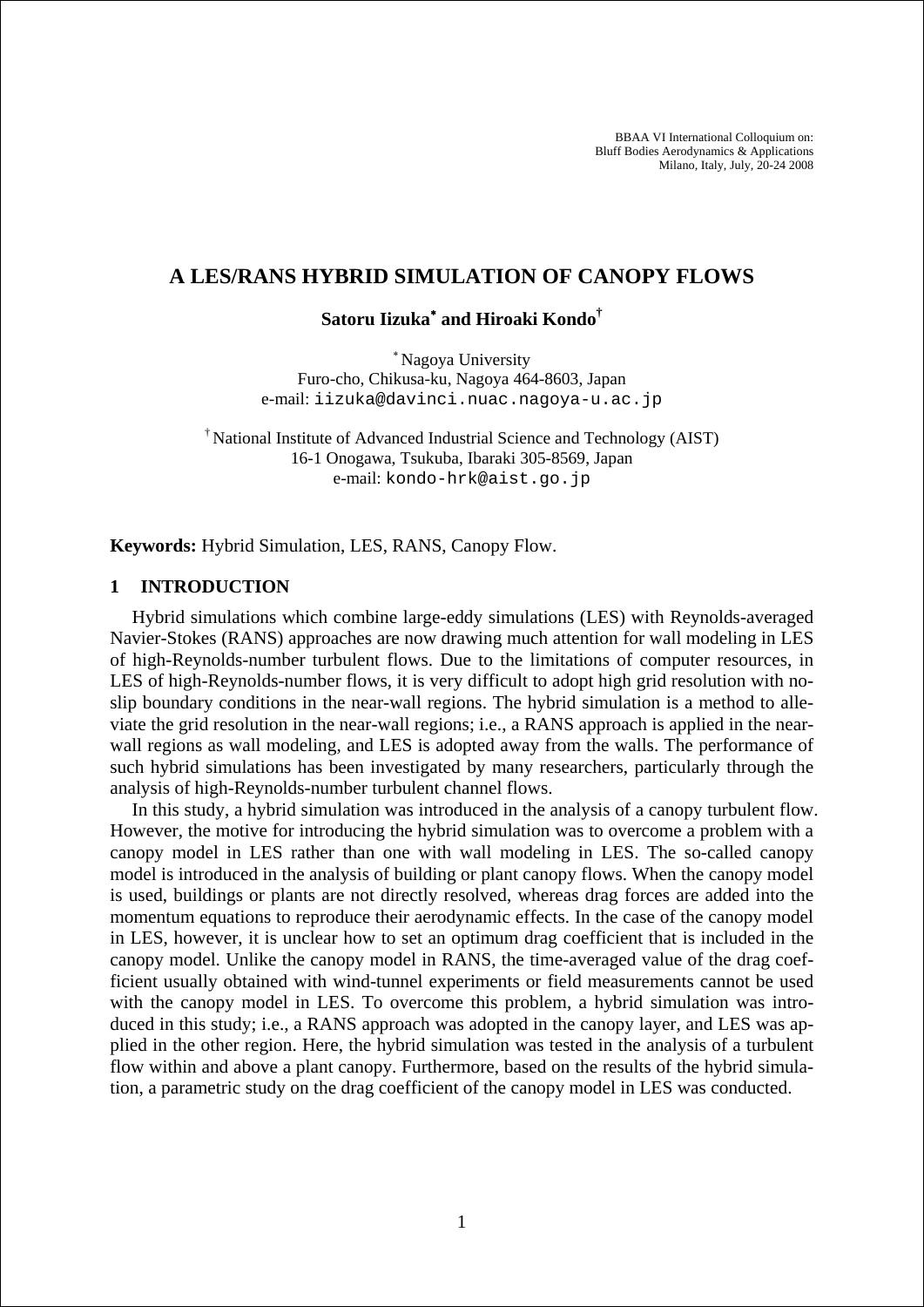# **2 OUTLINE OF COMPUTATIONS**

## **2.1 Flowfield analyzed**

A turbulent flow within and above a horizontally and vertically homogeneous plant canopy was analyzed. The computational domain was  $10L(x_1) \times 6L(x_2) \times 4L(x_3)$ . *L* is the height of the plant canopy.  $x_1$ ,  $x_2$ , and  $x_3$  are the streamwise, spanwise, and vertical directions, respectively.

## **2.2 Computed cases**

As shown in Table 1, a hybrid simulation and three computations using LES only were performed. The hybrid simulation introduced here was as follows: the *k*-ε model proposed by Hiraoka et al. [1], which considers the wake production due to the drag of plants, was adopted in the plant canopy layer, and the standard Smagorinsky model, in which the Smagorinsky constant,  $C_s$ , was set at 0.1, was applied in the other region. The interface between RANS (the  $k$ -ε model) and LES (the standard Smagorinsky model) was set at  $x_3 = 0.9L$  and was located at 0.1*L* below the interface between the atmosphere and the plant canopy.

The standard Smagorinsky model ( $C_s = 0.1$ ) was used in the whole region in the computations using LES only. The only difference among these LES computations was the value of the drag coefficient,  $C_d$ , in the canopy model.

| Case              | Drag coefficient, $C_d$ | Leaf area density, $a$ | Turbulence model |
|-------------------|-------------------------|------------------------|------------------|
| HYB02             |                         |                        | LES/RANS hybrid  |
| LES <sub>01</sub> |                         |                        | LES only         |
| <b>LES015</b>     |                         |                        | LES only         |
| $ESP^2$           |                         |                        | .ES only         |

#### Table 1: Computed cases.

## **2.3 Numerical methods**

The number of grid points was  $50(x_1) \times 30(x_2) \times 44(x_3)$  in all computations. A second-order central difference scheme was used for the spatial derivatives. For the time integration, a lowstorage type third-order Runge-Kutta scheme was adopted. The coupling scheme between the continuity and momentum equations was based on the SMAC method. The Poisson equation for the pressure correction was solved by the Bi-CGSTAB method with the preconditioning of the scaling.

## **2.4 Boundary conditions**

Periodic conditions were used for the streamwise  $(x_1)$  and lateral  $(x_2)$  boundaries. A slipwall condition was adopted at the upper boundary. A roughness  $(z_0)$ -type logarithmic law  $(z_0)$  $= 0.001L$ ) was applied to reproduce the effect of the ground surface condition. The flow was maintained by a constant longitudinal pressure gradient.

## **3 RESULTS AND DISCUSSION**

The quantities written as  $\langle \cdot \rangle$  below indicate the time- and horizontal plane  $(x_1-x_2)$  plane)averaged values. In the following figures, the solid line denotes the interface between the atmosphere and the plant canopy, and the dashed line, the interface between RANS (the *k*-ε model) and LES (the standard Smagorinsky model) in the hybrid simulation.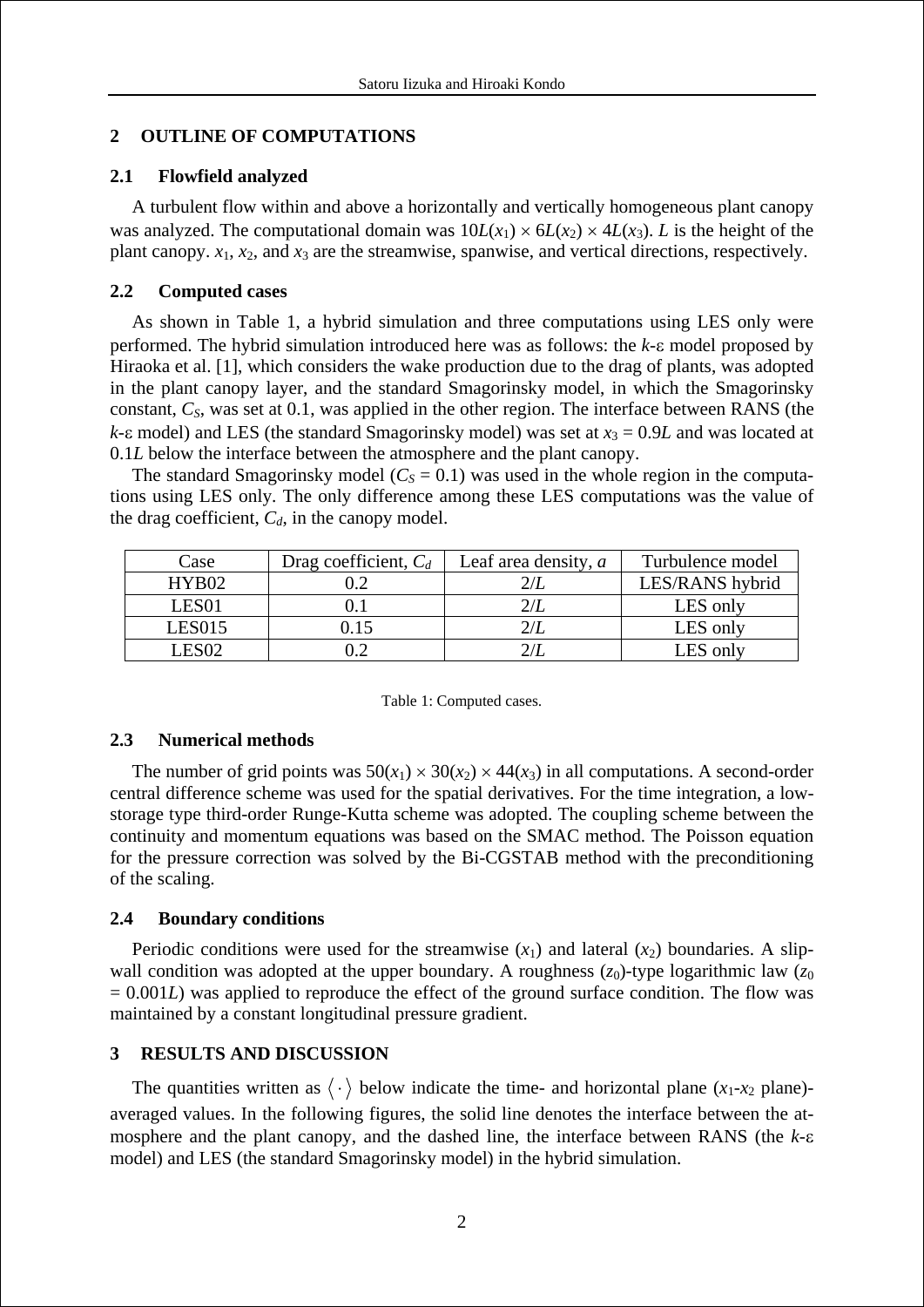Figure 1 shows the vertical profiles of the eddy viscosity,  $\langle v_{SGS} \rangle$ . The values of  $\langle v_{SGS} \rangle$ are small both within and above the plant canopy in all computations using LES only (LES01, LES015, and LES02). On the other hand,  $\langle v_{SGS} \rangle$  obtained with the hybrid simulation (HYB02) becomes much larger than that of the computations using LES only within the canopy layer, i.e., in the RANS region of the hybrid simulation. Above the canopy layer, i.e., in the LES region of the hybrid simulation,  $\langle v_{SGS} \rangle$  predicted by the hybrid simulation becomes small, as it does in the computations using LES only. Such behavior of  $\langle v_{SGS} \rangle$  obtained with the hybrid simulation is to be expected and can also be observed in the analysis of turbulent channel flows using hybrid simulations (e.g., [2]).



Figure 1: Vertical profiles of the eddy viscosity,  $\langle v_{SGS} \rangle$ .

Figure 2 shows the vertical profiles of the mean streamwise velocity,  $\langle u_1 \rangle$ , within the plant canopy.  $\langle u_1 \rangle$  obtained with the hybrid simulation increases very rapidly just above the interface between RANS and LES, where LES is applied in the hybrid simulation. This corresponds to the overestimation of the subgrid-scale (SGS) shear stress at the same region (figure not shown). Since the eddy viscosity model is used in LES (as well as in RANS), the steep velocity gradient causes the overestimation of the SGS shear stress. Such a steep velocity gradient, i.e., an unnatural mismatch of the velocity profile, near the interface between RANS and LES predicted by the hybrid simulation has been pointed out by many researchers, especially in the analysis of turbulent channel flows (e.g., [2]). In the application of hybrid simulations, the removal of such a velocity mismatch is the most important issue. We are now trying to solve this problem by introducing additional filtering at the interface between RANS and LES, as proposed by Hamba [2]. The results obtained will be presented in our full paper.

Although the present hybrid simulation has the above-mentioned problem, we will now discuss the effect of the difference in the drag coefficient,  $C_d$ , of the plant canopy model in LES based on the results of the hybrid simulation. In the computations using LES only, as the value of  $C_d$  becomes larger, the drag force becomes larger, and  $\langle u_1 \rangle$  thus decreases. The result of LES015, in which  $C_d$  is set to 0.15, corresponds best to that of the hybrid simulation, in which  $C_d = 0.2$ , except for the region near the interface between RANS and LES. This comparison allows us to reach the qualitative conclusion that the value of  $C_d$  of the plant canopy